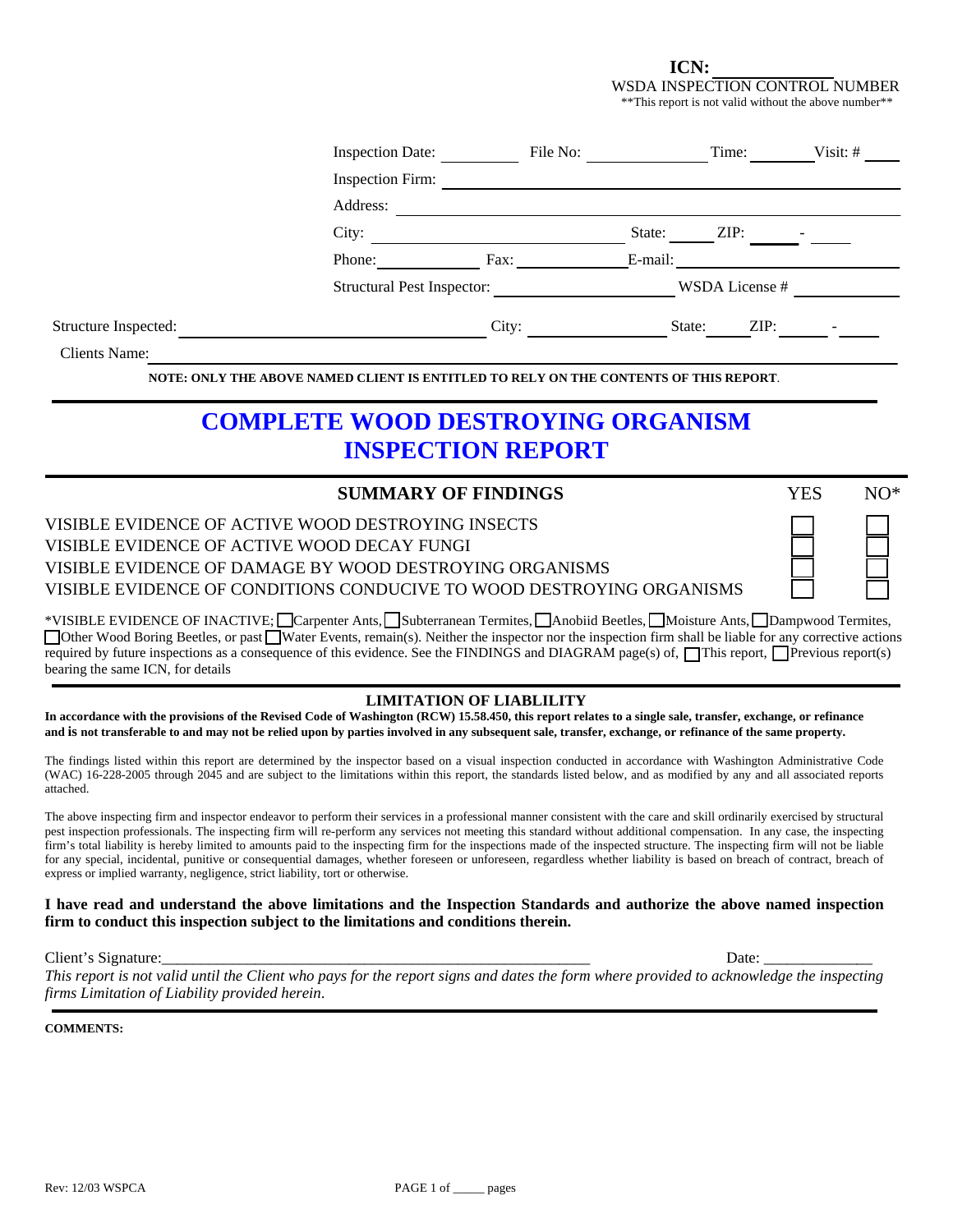### **WOOD DESTROYING ORGANISM INSPECTION STANDARDS of the WASHINGTON STATE PEST CONTROL ASSOCIATION**

#### **COMPLETE WOOD DESTROYING ORGANISM (WDO) INSPECTION REPORT.**

**This report is prepared from an inspection conducted by a Washington State Department of Agriculture licensed Structural Pest Inspector in accordance with Washington Administrative Code 16-228-2005 through 2045. Opinions contained herein are based on conditions visible and evident at the time of the inspection. This report does not warrant, represent, or guarantee that the structure reported on is free from evidence of WDOs, their damage, or conditions conducive to WDOs, nor does it represent or guarantee that the total damage, infestation, or infection is limited to that disclosed in this report.** 

#### **II. INSPECTION PROCEDURES**

The inspector shall make a thorough inspection, using accepted methods and practices, of the subject structure to render an opinion on the presence of or damage from WDOs as well as conditions conducive to such WDOs.

**AREAS INSPECTED** shall include: structural exterior (accessible both visibly and physically to an inspector at ground level); accessible structure interior; accessible sub structural crawl space(s); garages, carports, and decks which are attached to the structure. Deck inspection shall include; railings, wooden steps, and accessible wooden surface materials, as well as, deck substructures which are accessible (those with at least a 5' soil to joist clearance or elevated decks which can be suitably reached using a 6' step ladder).

**WOOD DESTROYING ORGANISMS** shall include: subterranean termites, dampwood termites, carpenter ants, moisture ants, wood boring beetles of the family Anobiidae, and wood decay fungus (rot). The inspector will not assume any responsibility for WDOs that were not detected during their dormant season. When evidence of moisture ants, dampwood termites, wood infesting anobiids, or wood decay fungi is detected during a complete WDO inspection, the inspector must identify and report the condition(s) conducive to such infestations. It must be stated in the report that such infestations may be eliminated by removal of all infested wood and correction of any contributing conducive conditions.

**CONDUCIVE CONDITIONS**, as determined by the inspector, shall include, but not be limited to: inadequate clearance, earth to wood contact, conducive debris in the crawl space, inadequate ventilation, excessive moisture, vegetation contact with the structure, bare ground in the crawl space, existing or seasonal standing water in the crawl space, failed caulking or grout in water splash areas, and/or restricted or non-functioning gutter systems.

#### **III. LIMITATIONS OF INSPECTIONS.**

The inspecting firm shall not be held responsible by any party for any condition or consequence of WDOs, which is beyond the scope of this inspection. The scope, **defined in section II. INSPECTION PROCEDURES is limited as follows;** 

**(a) INACCESSIBLE AREAS:** Certain areas of a structure, which are inaccessible by their nature, may be subject to infestation by WDOs yet cannot be inspected without excavation or unless physical obstructions are removed. Such areas include, but are not limited to: wall voids, spaces between floors; substructures concealed by sub-floor insulation or those with inadequate clearance; floors beneath coverings; sleeper floors; areas concealed by furniture, appliances, and/or personal possessions; and deck substructures with less than *5'* clearance.

**(b) ROOF SYSTEMS AND ATTIC AREAS:** Roof systems, roof covering, and attic areas are excluded from this report. This report may note, at the discretion of the inspector, visual evidence of infestation and/or infections of WDOs in the portions of the eaves that are visible and accessible from the ground. No opinion is rendered nor guarantee implied concerning the watertight integrity, the condition, or future life of the roof system. Any comment(s) made regarding an obvious condition of (a) component(s) of the roof system or attic space(s) shall not imply an extension to the scope of this inspection. If a more qualified opinion is desired, the services of a licensed roof system professional should be obtained.

**(c) SHEDS AND OUTBUILDINGS:** Sheds, garages, carports, decks, or other structures, which are not attached to the main structure by roof system or foundation, are excluded from this report unless specifically requested and noted. The inspecting firm reserves the right to charge additionally to inspect any unattached structures.

**(d) CLIMATIC LIMITATIONS:** In certain geographical areas of Washington State where wet climate is common and due to their construction and materials, structures may be subject to conditions from normal weathering. Such conditions as cracking, checking, and/or warpage on doors, window casings, siding, and non-supporting wooden members shall not be reported on inspection reports except at the discretion of the inspector. Inspectors are not required to report on any wood-destroying organism infestation, infection, or other condition that might be subject to seasonal constraints or environmental conditions if evidence of those constraints or conditions is not visible at the time of the inspection.

**(e) MOLD:** Molds, mildews, and other fungal growth (except wood decay fungi) shall be reported on only to the extent that they indicate an excessive moisture condition which may be conducive to WDOs. The inspector is not liable or responsible for determining the type of mold, mildew, or other fungi present, nor shall the inspector be liable or responsible for determining the possible health hazards associated with the presence of molds, mildews, or other fungi. This report is not, nor shall the inspector perform a mold inspection or investigation. If a more qualified opinion is desired, the services of a toxicologist or certified industrial hygienist should be obtained.

**(f) STRUCTURAL ASSESSMENT:** While it may be possible for the inspector to note damaged materials, neither the inspector nor the inspection firm is liable or responsible in any way to determine the structural integrity of any building materials. If a more qualified opinion is desired, the services of a licensed, qualified contractor or structural engineer should be obtained.

**(g) REMAINING EVIDENCE:** In certain situations, it may not be practical to eliminate all evidence of previous WDO activity (e.g., carpenter ant frass, insect parts, or subterranean termite scaling), or evidence of conducive conditions, (e.g. water staining). Although noted, this evidence may remain after corrections have been made or if it is the inspector's opinion that evidence is from inactive WDOs and no corrections are recommended. Neither the inspector nor the inspecting firm shall be liable or responsible for any corrective action required by future inspections in regards to this remaining evidence.

**IV. REPORTS** The inspecting firm shall not issue any complete wood destroying organism inspection report unless a Washington State Department of Agriculture licensed structural pest inspector from that firm has made a careful and thorough inspection of the structure in conformance with and subject to the limitations within these standards. Reports shall include a diagram and a description of the findings to help identify locations of the findings as well as inaccessible areas not identified in III (a) of these standards.

#### **V. WORK RECOMMENDATIONS AND TREATMENTS**

**(a) NO WARRANTIES OF CORRECTIVE WORK:** Neither the inspector nor the inspecting firm will evaluate or warrant the quality of workmanship, the compliance with any applicable building codes, nor the suitability for use of any repairs, corrections, or treatments recommended within this report. Compliance with Washington State pesticide application laws and applicable building codes (current revisions) is the responsibility of the property owner and those performing the work. It is strongly recommended that those parties performing any corrections or treatments be licensed, bonded, and qualified professionals providing warranted services.

**(b) CONDITIONS REVEALED DURING THE PERFORMANCE OF RECOMMENDATIONS:** Should any WDO, damage, or conducive condition be revealed during the performance of any recommendations, whether performed by the owner, the purchaser, a contractor, or any other party in interest, the inspecting firm must be notified of such, and be given a reasonable opportunity for re-inspecting and determining the need for any additional corrective measures before such conditions are covered. The owner, the purchaser, or any other person performing the work shall be responsible for notifying the inspector. Nothing contained herein shall prevent the inspecting firm from assessing additional charges for each additional inspection.

**NOTE: The Washington State Pest Control Association (WSPCA), as a service to inspection firms, has developed this form and these Standards of Practice. By doing so, the WSPCA does not certify that the inspecting firm is a member of the WSPCA or that the inspector is qualified to perform the inspection. The WSPCA shall not be a party to any claim or action by the buyer, seller, or other interested party against the inspection firm solely by reason of making this report form and these Standards of Practice available for use.** 

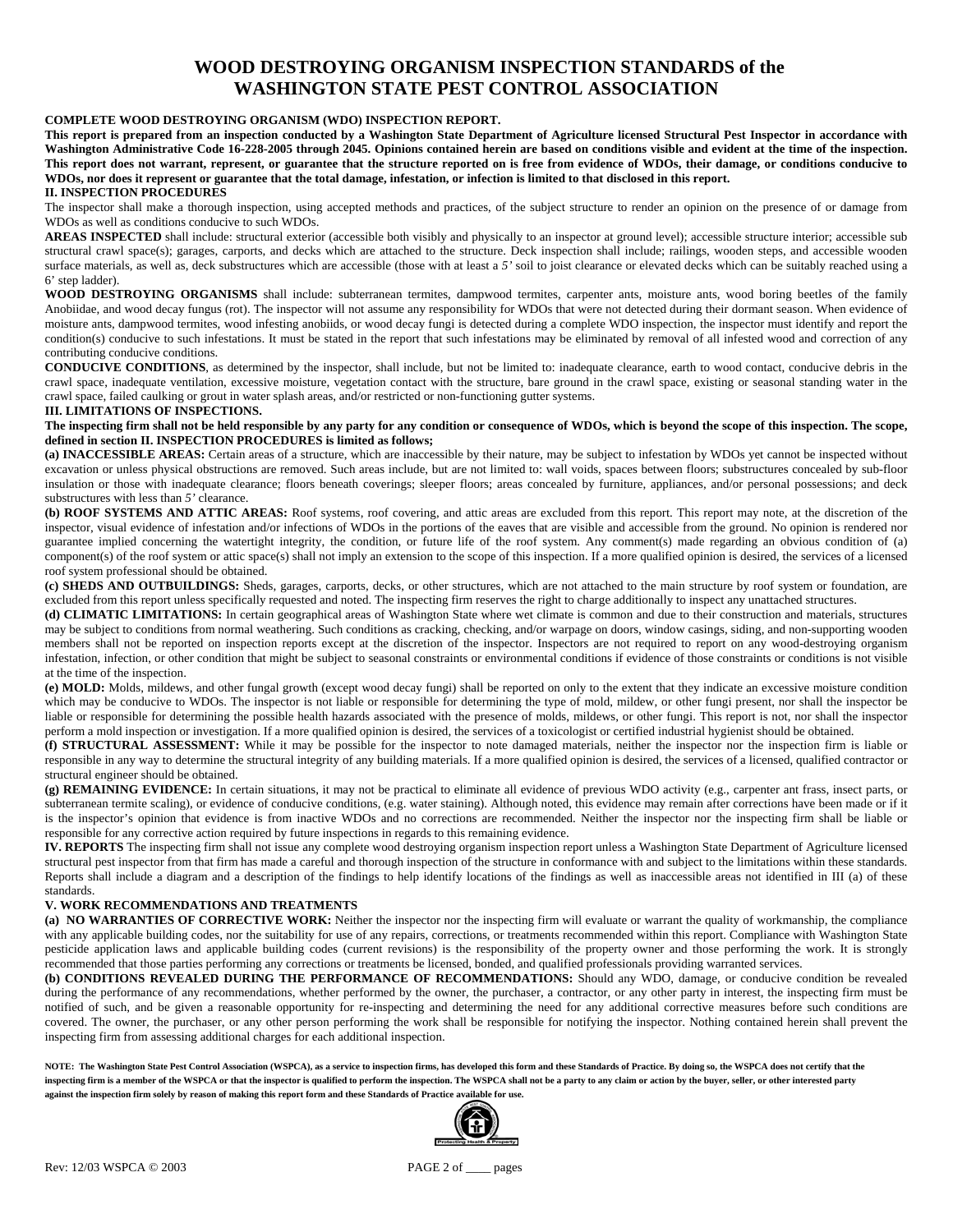**FILE NO:** 

# **FINDINGS**

| <b>Address of Structure Inspected</b> | `1fV | State. | ZIP |
|---------------------------------------|------|--------|-----|
|                                       |      |        |     |

NOTE: The owner(s) and/or persons performing any work relative to these findings must ensure that all construction work performed meets the standards of good construction practices and materials as provided for in any and all applicable building codes (current revisions). Pest control measures must be performed by Washington State licensed applicators in conformance with all federal, state, and local laws. Nothing contained herein shall prevent the inspecting firm from assessing charges for each additional inspection.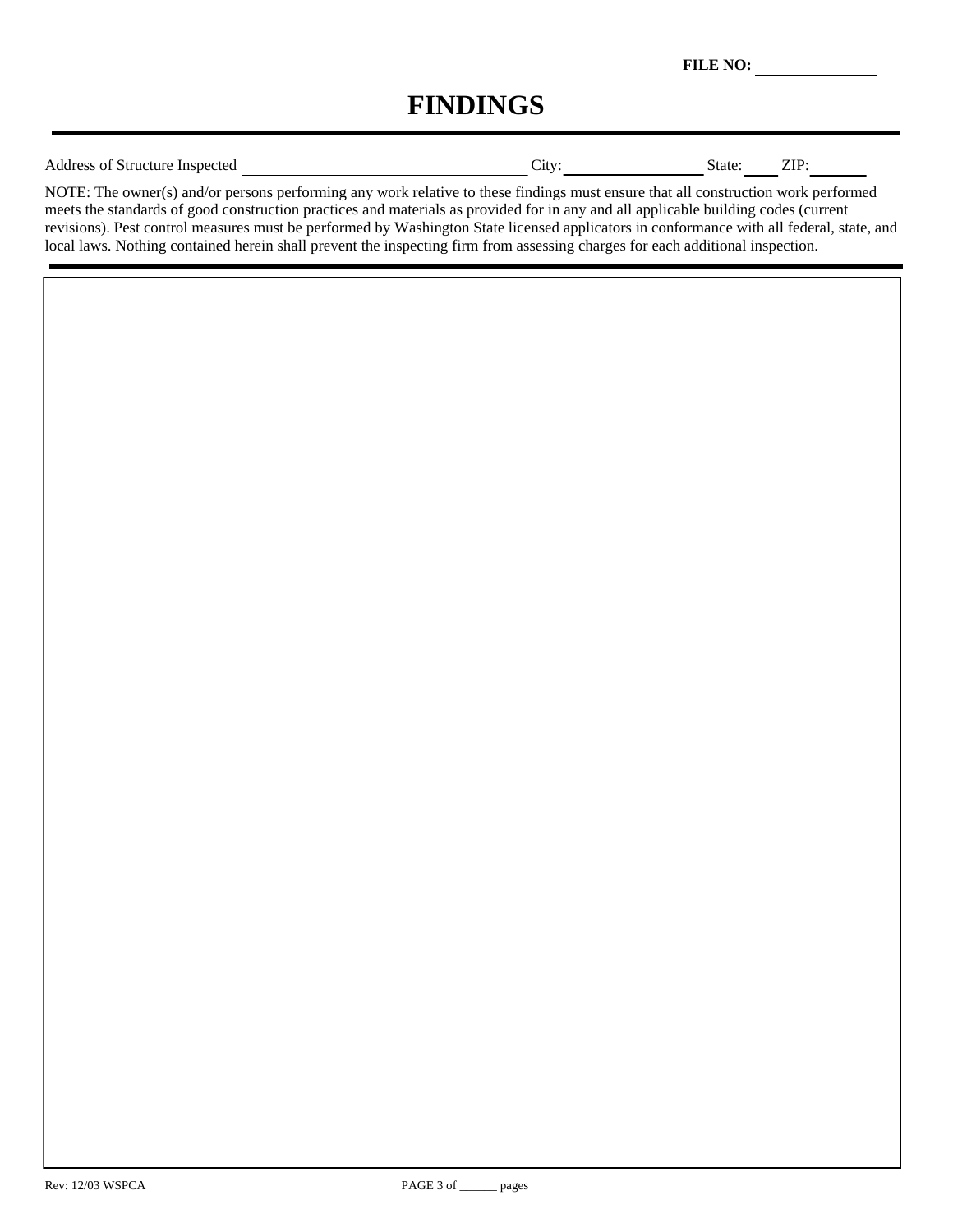$\overline{\phantom{a}}$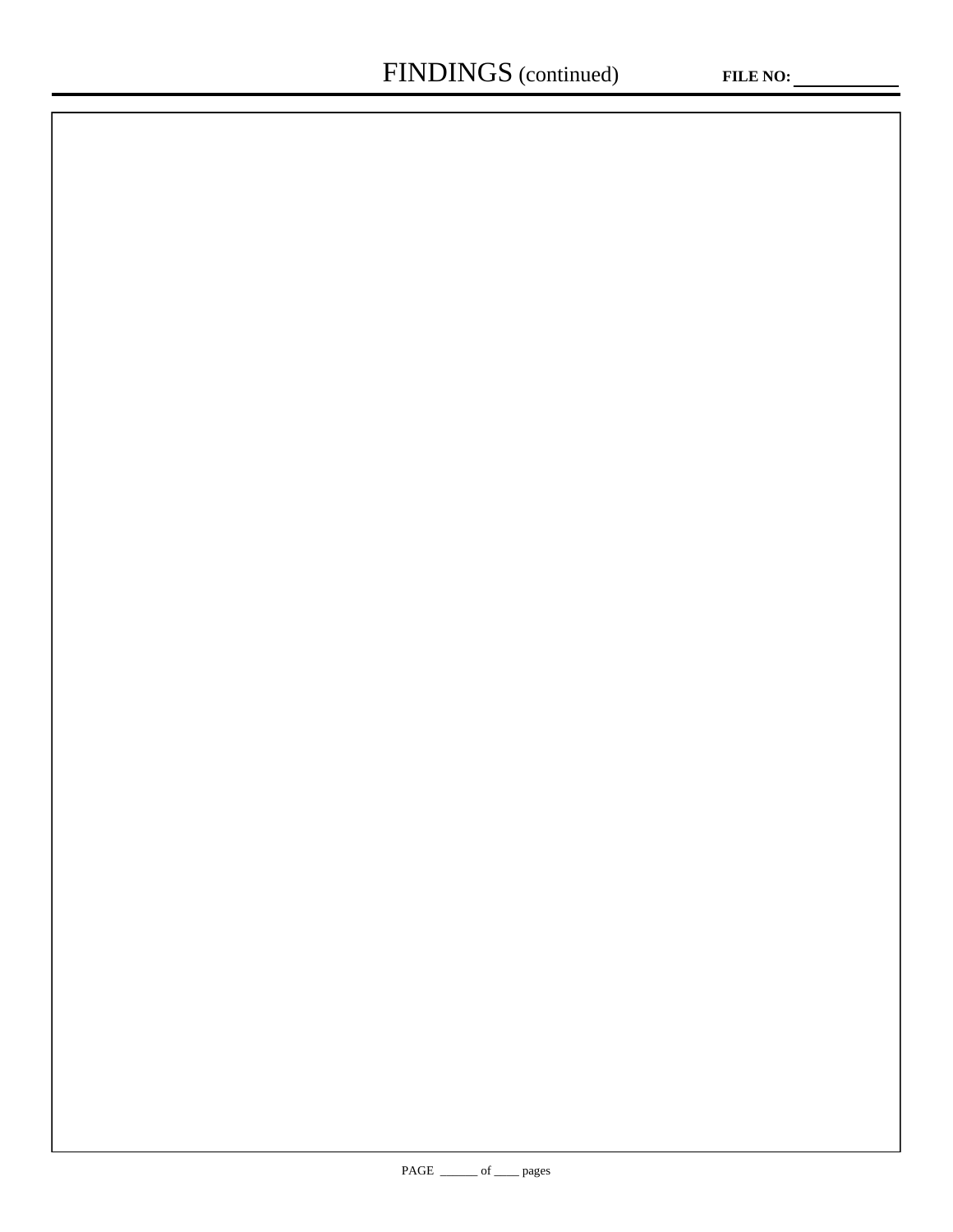## DIAGRAM **FILE NO.**



**Check If Included on Diagram CONDUCIVE CONDITIONS OTHER ELEMENTS WDO's** AB - Anobiid Beetles BG - Bare Ground CSA - Crawl Space Access IA - Inaccessible Area п  $\Box$ П. CA - Carpenter Ants П CD - Conducive Debris IV - Inadequate Ventilation  $\Box$ RE - Remaining Evidence  $\Box$ DT - Dampwood Termites  $\Box$  $\Box$ EW - Earth to Wood Contact  $\Box$ LC - Landscape Clearance RJ - Rim Joist  $\Box$ EM - Excessive Moisture  $\Box$ MA - Moisture Ants П.  $\Box$ PL - Plumbing Leak FV - Foundation Vent  $\Box$ OB - Other wood infesting beetles  $\Box$ FC - Failed Caulking  $\Box$ SB - Missing Splash Block □ SC - Support Column IC - Inadequate Clearance  $\Box$ RF - Rot Fungus  $\Box$  $\Box$ SW - Standing Water 囗 SF - Sub-Floor ō ST - Subterranean Termites  $\Box$ RG - Restricted Gutters  $\Box$  VC - Vegetation Contact  $\Box$ SP - Sill Plate *Elements may be combined, (ie. CA/RE would indicate remaining Carpenter Ant evidence, SW/RE would indicate evidence of past standing water)*